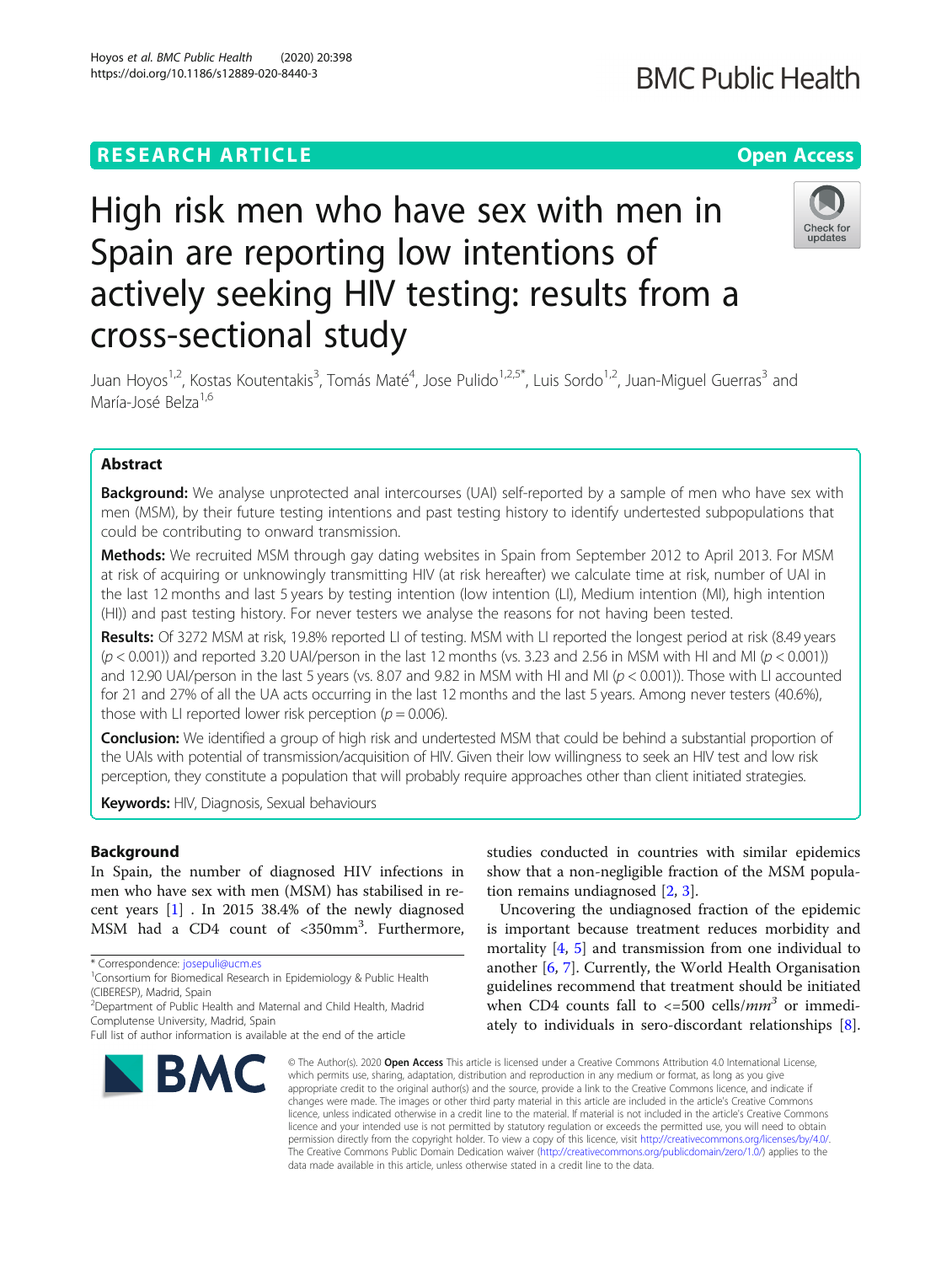Hence, it is not surprising that the promotion of HIV testing in MSM has been one of the cornerstones of preventive strategies [[9\]](#page-7-0).

However, testing rates in MSM are far from fulfilling the current European Centre for Disease Prevention and Control (ECDC) recommendation of testing at least once every 12 months [\[9\]](#page-7-0) and studies describe a substantial percentage of MSM that have never even been tested for HIV [[10](#page-7-0)–[15\]](#page-7-0). Historically, the primary model for providing HIV testing has been client-initiated HIV testing (CIT) in which individuals must actively seek an HIV test at a health or community-based facility.

Social cognition models, such as the theory of the planned behaviour [\[16](#page-7-0)] consider that the likelihood of carrying out a behaviour depends on the strength of the intention. Applied to HIV testing, this means that CIT is linked to the strength of testing intentions as evidence indeed suggests [\[17\]](#page-7-0). If an individual has low intentions of actively seeking an HIV test, these strategies might not be effective [\[18](#page-7-0)].

In spite of its importance, intention to seek an HIV test among undertested MSM has rarely been studied in developed countries. Most of the studies in this context have been carried out in the US [\[19](#page-7-0)] and very few have been conducted in Europe [\[20](#page-7-0), [21\]](#page-7-0) . We have very little information on the size of this subpopulation and on the role they could be playing in onward transmission. This is crucial as it would help policymakers to establish priorities and would provide them with valuable data to design tailored HIV testing strategies.

With this in mind, we aim to identify individuals at risk of acquiring or unknowingly transmitting (AUT) HIV that do not meet current testing recommendations to analyse them by testing intentions and by past testing history. Additionally, we will also analyse their main characteristics and the reasons for not testing for HIV among those who had never been tested before.

#### Methods

Type of study

Online based cross-sectional study.

#### Recruitment

Study participants were recruited from September 2012 to April 2013 through recruitment banners in Spanish language allocated mainly in gay dating websites. These websites, connect users based on their physical proximity. Similarly, they are able to limit the visualisation of banners based on geographical localisation. Location based advertising has been utilised for over a decade and uses a number of methods to determine the physical location of the targeted population, namely: Internet protocol address (IP) and GPS. We asked the gay dating websites, to show the promotion banner only to users accessing from Spain. Those who clicked on it, were routed to a secured website.

Potential participants were asked to read an informed consent explaining that the questionnaire was anonymous and confidential and that it took approximately 15 min to complete. In order to proceed, they were asked to click an "I agree" button. Electronic identifiable information and IP were not collected.

### Data collection instrument

We developed an online web-based online questionnaire in Spanish that included sections to assess socio-demographic characteristics, sexual orientation, relation with gay culture, number of unprotected anal intercourses (UAI) in the last 12 months, HIV status, HIV testing history and future testing intentions. Testing intention was assessed with the question: "How likely are you to seek an HIV test in the following 12 months? Based on it, we created a three category variable: very likely/likely (high intention); Not sure (medium intention) and unlikely/highly unlikely to test (low intention). To access the questionnaire content see Additional file [1.](#page-6-0)

#### Inclusion criteria

We required participants to be male at birth,  $>$  = 18 years of age and have had sex with another man at least once. We only included MSM who self-reported being HIV negative and those who had never been tested.

#### Data analysis

Of 8380 participants meeting the inclusion criteria, we focused our analysis on the  $N = 4255$  MSM of whom we could ascertain whether they were at risk of having AUT HIV at the moment of completing the survey. This classification was carried out by using the variables "UAI in the last 12 months" and testing history. We considered MSM at risk of AUT HIV as those who:

- Received their last negative HIV test more than 12 months ago and reported one or more UAI in the last 12 months.
- Had never been tested and reported UAI in the last 12 months.

Likewise, we considered MSM not being at risk AUT HIV as men who:

• Received the last negative test in the last 12 months and reported no UAI in the last 12 months.

 $N = 4125$  individuals were not included in the analysis because we were not able to determine their risk of AUT HIV at the moment of the survey: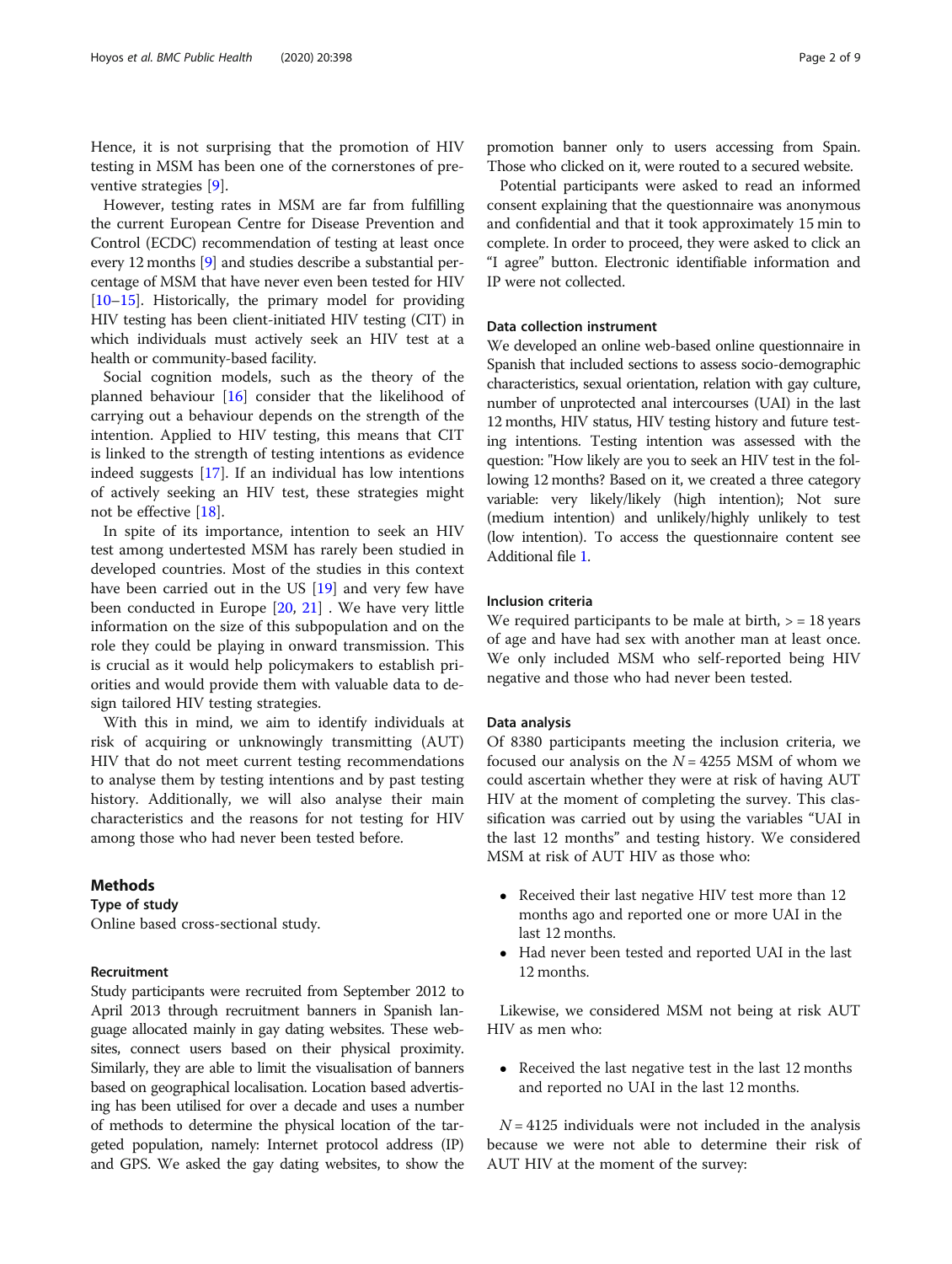- a)  $N = 1738$  reported both testing negative and having ≥1 UAI in the last 12 months. In these individuals, we could not assess which came first: UAI or testing and thus we could not assess if they were at risk.
- b)  $N = 2387$  never testers or tested  $> 12$  months ago with no UAIs in the last 12 months were also considered unclassifiable.

A description of these individuals can be found in Additional file [2](#page-6-0).

We first carried out a descriptive analysis by risk of AUT HIV and examined differences using chi-square tests.

A second level of analysis, focused exclusively on those individuals at risk of AUT HIV. For this group we first perform a descriptive analysis by testing intention. Differences were assessed using the Chisquare test.

We estimated mean time at AUT HIV defined as: time since last HIV negative test (in those who had received a test in the past) or time since first sex with another man in those with no previous HIV tests.

We also estimated the mean number of at risk UAI per person in the last 12 months and at risk UAI per person in the last 5 years. Number of UAI in the last 5 years was not asked in the questionnaire. For this estimation, we assumed consistent behaviour and extrapolated behaviour in the last 12 months to the remaining 4 years with no information. Calculation depended on testing history and time since first sex with another men:

- Never testers whose first sex with another man was > 5 years ago: at risk UAI per person in the last 12 months \* 5 (years)
- Never testers whose first sex with another man was < 5 years ago: at risk UAI per person in the last 12 months \* mean time at risk of AUT (years since first sex with another man)
- Participants tested > 5 years ago whose first sex with another man was > 5 years ago: at risk UAI per person in the last 12 months \* mean time at risk of AUT (years since first sex with another man)
- Participants tested > 5 years ago whose first sex with another was < 5 years ago: at risk UAI per person in the last 12 months \* 5 (years)
- Tested < 5 years ago: at risk UAI per person in the last 12 months \* mean time at risk of AUT (time since last test given that first sex with another man was always previous to the last test)

All three estimations (mean time at risk of AUT HIV, mean UAIs per person in the last 12 months and in the last 5 years) were analysed by testing intentions and testing history. The differences were analysed using Kruskal-Wallis non parametric tests for non-normal distributions.

Finally, we calculated the total number of at risk UAI acts in the last 12 months and the total number of at risk UAI acts in the last 5 years as the summation  $(\Sigma)$ of all the at risk UAI occurred in the last 12 months reported by the participants. These results were stratified by testing intention.

For MSM who had never been tested before, we investigated the main reason for never testing through a multiple-choice question with 11 closed possible answers and one open-ended answer. We stratified data by testing intention and assessed differences using the Chisquare test.

#### Results

#### Main characteristics by risk of AUT HIV

Of the 4255 participants of whom we could ascertain risk of AUT HIV, 77.8% ( $n = 3311$ ) where at risk. Briefly, men at risk were younger, less educated (51.3% < university education) and lived in smaller municipalities than those not at risk. At risk individuals were also less involved with the gay scene. The proportion of MSM at risk reporting having low (19.8%) or medium (29.2%) intentions of actively seeking an HIV test in the next 12 months was higher than in the "not at risk" group (see Additional file [2](#page-6-0)).

## Characteristics of participants at risk of AUT HIV by testing intention

Participants at risk of AUT HIV reporting low testing intentions were younger  $(49.8\% < 30$  years of age  $(p < 0.001)$ ), had a higher presence of Spanish born individuals (94.1%)  $(p < 0.001)$  and reported not being related to the gay scene (56.1%) more frequently than the other two groups ( $p <$ 0.001) (Table [1\)](#page-3-0).

#### Testing history and time at risk of AUT HIV

The proportion of individuals who reported never having received an HIV test before or who received their last one > 5 years ago was higher in the low intention group (59.6 and 9.9% respectively), than in the medium (54.0 and 8.3%) and high intention groups (24.5 and 4.9%)  $(p < 0.001)$  (Table [2](#page-4-0)).

The overall time at risk of AUT was 6.36 years. When analysed by testing intentions, it was higher in those with low (8.49 years) and medium intentions (8.21) than in those with high  $(4.49)$   $(p < 0.001)$  (Table [2\)](#page-4-0).

#### At risk UAI per person: last 12 months and last 5 years

Overall, at risk men reported an average of 3.02 at risk UAI in the last 12 months. Analysed by testing intentions,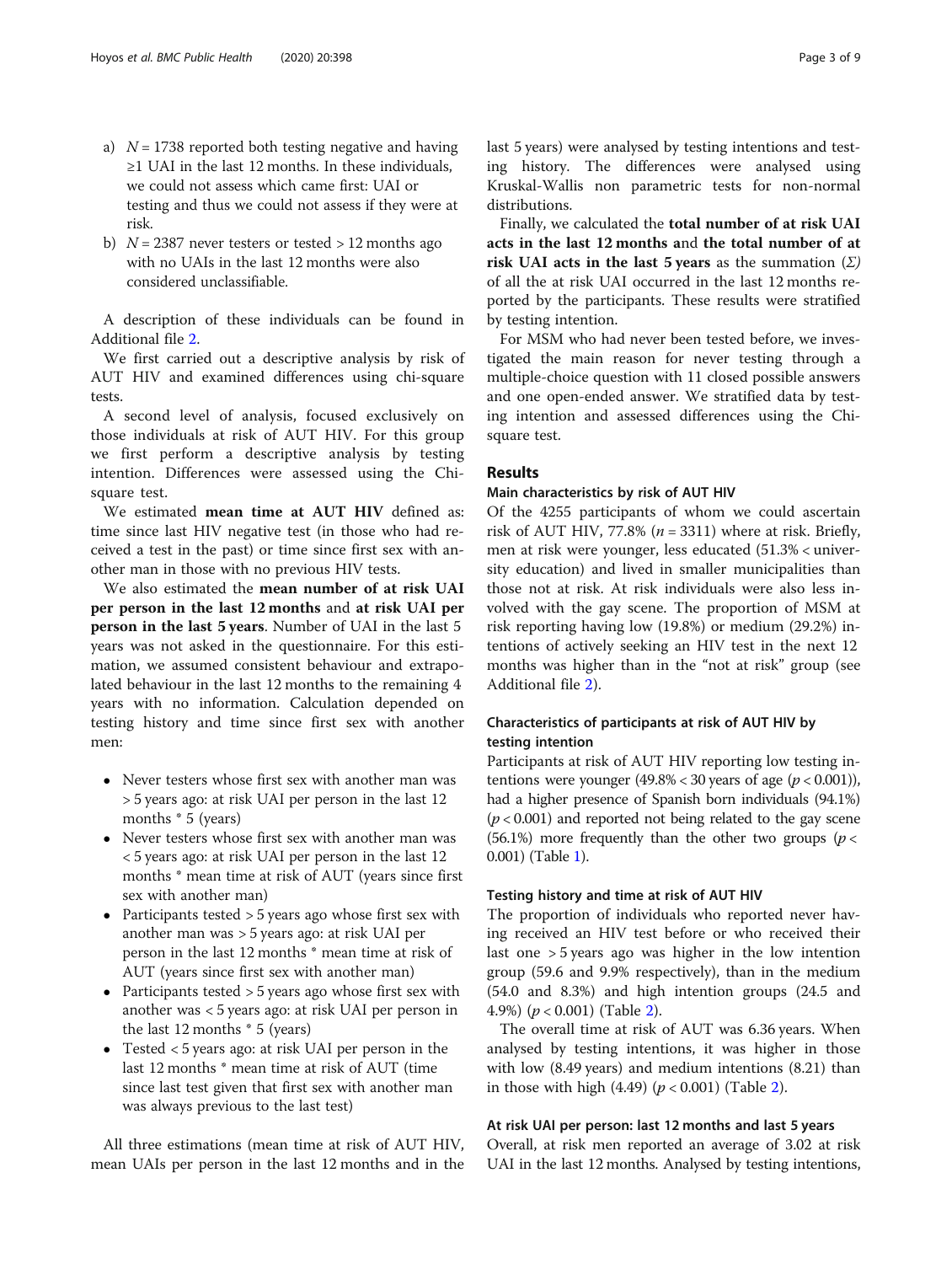|                               | High intention ( $N = 1681$ ) |      |     | Medium intention $(N = 969)$ | Low intention ( $N = 657$ ) | р    |         |  |
|-------------------------------|-------------------------------|------|-----|------------------------------|-----------------------------|------|---------|--|
|                               | $\mathbb N$                   | $\%$ | %   | $\%$                         | Ν                           | %    |         |  |
| Age                           |                               |      |     |                              |                             |      | < 0.001 |  |
| < 25                          | 311                           | 18,5 | 224 | 23,1                         | 193                         | 29,4 |         |  |
| $25 - 29$                     | 321                           | 19,1 | 204 | 21,1                         | 134                         | 20,4 |         |  |
| $30 - 39$                     | 563                           | 33,5 | 287 | 29,6                         | 168                         | 25,6 |         |  |
| $40 - 44$                     | 206                           | 12,3 | 92  | 9,5                          | 75                          | 11,4 |         |  |
| $> = 45$                      | 280                           | 16,7 | 162 | 16,7                         | 87                          | 13,2 |         |  |
| Place of birth                |                               |      |     |                              |                             |      | < 0.001 |  |
| Spain                         | 1401                          | 83,3 | 868 | 89,6                         | 618                         | 94,1 |         |  |
| Latin-America                 | 174                           | 10,4 | 63  | 6,5                          | 22                          | 3,3  |         |  |
| Other Country                 | 106                           | 6,3  | 38  | 3,9                          | 17                          | 2,6  |         |  |
| Study level                   |                               |      |     |                              |                             |      | < 0.001 |  |
| < University                  | 820                           | 49,0 | 561 | 58,2                         | 309                         | 47,1 |         |  |
| > University                  | 854                           | 51,0 | 403 | 41,8                         | 347                         | 52,9 |         |  |
| Relationship with gay culture |                               |      |     |                              |                             |      | < 0.001 |  |
| Related to the gay scene      | 1100                          | 66,5 | 472 | 50,3                         | 282                         | 43,9 |         |  |
| Not related to gay scene      | 554                           | 33,5 | 466 | 49,7                         | 361                         | 56,1 |         |  |
| <b>Sexual orientation</b>     |                               |      |     |                              |                             |      | < 0.001 |  |
| Homosexual                    | 1457                          | 86,7 | 775 | 80,4                         | 544                         | 83,1 |         |  |
| Hetero-bisexual               | 223                           | 13,3 | 189 | 19,6                         | 111                         | 16,9 |         |  |

Inhabitants in place of residence and the contract of the contract of the contract of the contract of the contract of the contract of the contract of the contract of the contract of the contract of the contract of the cont

> 1.000.000 474 28,6 202 21,0 132 20,4 > 500.000–1.000.000 182 11,0 99 10,3 95 14,7 > 10.000–500.000 841 50,7 545 56,7 333 51,5 < 10.000 162 9,8 115 12,0 86 13,3

<span id="page-3-0"></span>

\*p value: Chi-square test

the number was higher among those who reported high and low intentions of testing (3.23 and 3.20 UAI per person respectively) than in those with medium testing intentions ( $p < 0.001$ ) (Table [2\)](#page-4-0). In the low testing intention group, we found statistically significant differences by testing history ( $p = 0.004$ ) (Table [2\)](#page-4-0).

When we expanded the analysis to the last 5 years, we observed an overall at risk UAI per person of 9.54. By testing intentions, it was higher in the low intention group (12.9 at risk UAI per person) than in the medium (9.82) and high intention groups  $(8.07)$  ( $p < 0.001$ ). The number of UAI was higher among those tested > 5 years ago and in never testers. This was consistent across all the three testing intention groups ( $p < 0.001$ ) (Table [2\)](#page-4-0).

#### Total UAI acts at risk of acquisition and transmission

Of a total of 9894 at risk UAI acts occurred in the last 12 months, MSM with low intentions accounted for 21.0% of these acts. This contribution increased to 26.8% when we took into account the 31,241 of the at risk UA acts occurred in the last 5 years (Fig. [1](#page-5-0)).

#### Reasons for never testing

Among individuals that had never been tested, risk reception related reasons (41.0%) were more frequently reported by those with low testing intentions (49.0%) than by those with medium (40.3%) and high testing intentions (34.3%). Not knowing where to test without being identified was reported more frequently by those with high (22.1%) and medium intentions (20.5%) than by those with low testing intentions (15.3%). Likewise, fear of consequences of a positive result was more frequently reported by those with high and medium intentions (11.7 and 11.2%) than by those with low intentions (6.9%) (Table [3\)](#page-5-0).

#### **Discussion**

In an online sample of MSM at risk of AUT HIV we identified a relevant group of MSM who reported having low intentions of seeking an HIV test in spite of having reported one of the highest UAI rates and the highest average time at risk of AUT HIV. Their low intention to actively seek an HIV test and low testing rates, suggest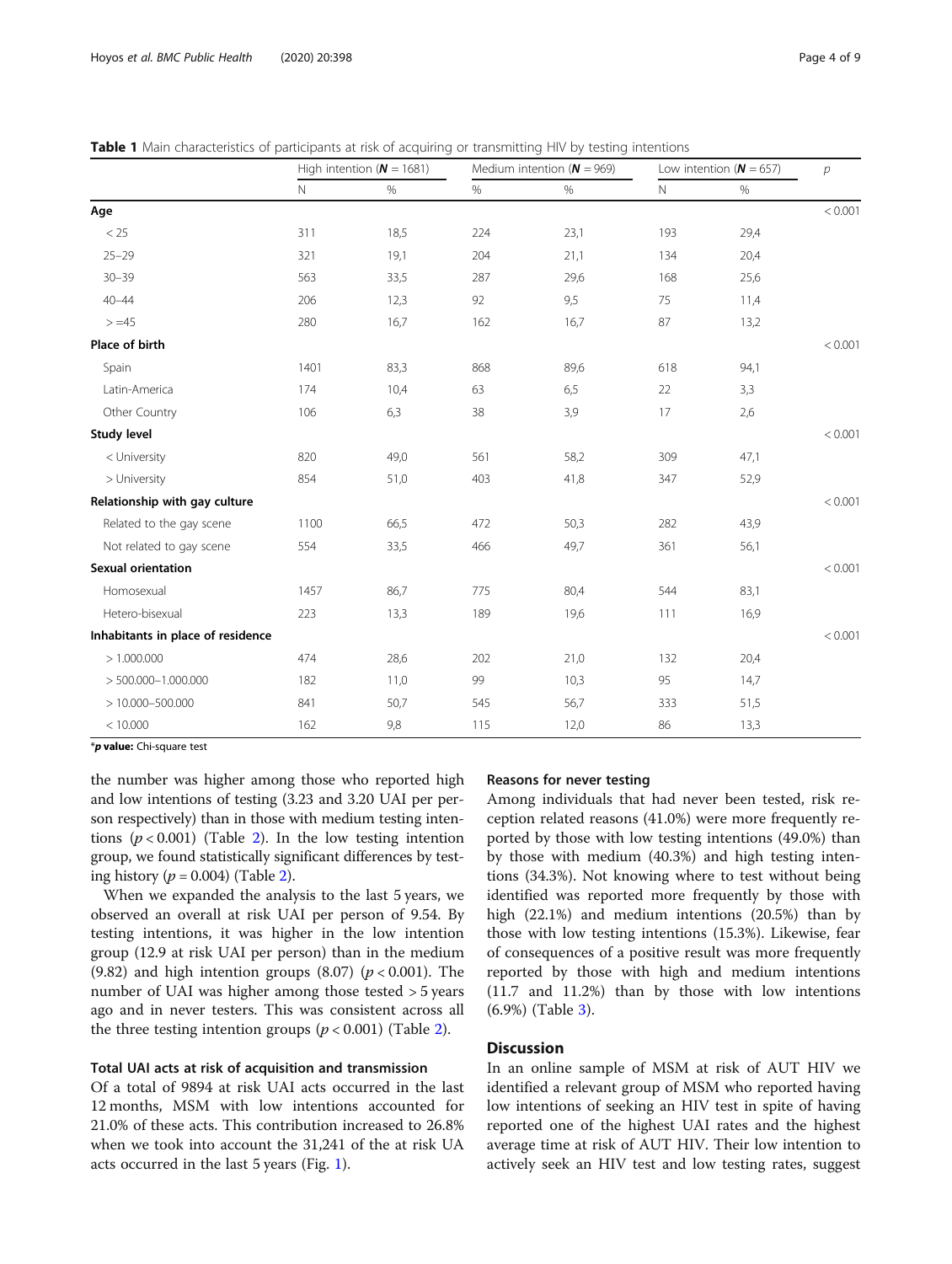|                                  | $(N = 3272)a$ | $\%$ | Mean time at risk (years)<br>of acquiring/unadvertidly<br>tansmitting HIV | Mean UAIs per person<br>(last 12 months) | Mean UAIs per person<br>(last 5 years) |
|----------------------------------|---------------|------|---------------------------------------------------------------------------|------------------------------------------|----------------------------------------|
| <b>TOTAL</b>                     |               |      | 6,36                                                                      | 3,02                                     | 9,54                                   |
| <b>TESTING INTENTIONS</b>        | $(N = 3272)a$ |      | (p < 0.001)                                                               | (p < 0.001)                              | (p < 0.001)                            |
| <b>HIGH</b>                      | 1670          | 51,0 | 4,49                                                                      | 3,23                                     | 8,07                                   |
| <b>MEDIUM</b>                    | 954           | 29,2 | 8,21                                                                      | 2,56                                     | 9,82                                   |
| LOW                              | 648           | 19,8 | 8,49                                                                      | 3,20                                     | 12,90                                  |
| <b>HIGH TESTING INTENTIONS</b>   | $(N = 1670)$  |      |                                                                           |                                          |                                        |
| Years since last test            |               |      | (< 0.001)                                                                 | $(p = 0.548)$                            | (< 0.001)                              |
| $> = 1$ to $< 2$                 | 638           | 38,2 | 1,08                                                                      | 3,57                                     | 3,90                                   |
| 2 to $< 5$                       | 541           | 32,4 | 2,66                                                                      | 3,04                                     | 7,89                                   |
| 5 or more                        | 82            | 4,9  | 10,05                                                                     | 3,70                                     | 18,48                                  |
| Never tested                     | 409           | 24,5 | 11,11                                                                     | 2,85                                     | 12,74                                  |
| <b>MEDIUM TESTING INTENTIONS</b> | $(N = 954)$   |      |                                                                           |                                          |                                        |
| Years since last test            |               |      | (< 0.001)                                                                 | $(p = 0.179)$                            | (< 0.001)                              |
| $> = 1$ to $< 2$                 | 117           | 12,3 | 1,10                                                                      | 2,29                                     | 2,50                                   |
| 2 to $< 5$                       | 243           | 25,5 | 3,12                                                                      | 2,69                                     | 8,15                                   |
| 5 or more                        | 79            | 8,3  | 9,23                                                                      | 2,92                                     | 14,62                                  |
| Never tested                     | 515           | 54,0 | 12,07                                                                     | 2,50                                     | 11,54                                  |
| <b>LOW TESTING INTENTIONS</b>    | $(N = 648)$   |      |                                                                           |                                          |                                        |
| Years since last test            |               |      | (p < 0.001)                                                               | $(p=0.004)$                              | (p < 0.001)                            |
| $> = 1$ to $< 2$                 | 57            | 8,8  | 1,06                                                                      | 3,99                                     | 4,06                                   |
| 2 to $< 5$                       | 141           | 21,8 | 3,25                                                                      | 1,99                                     | 6,46                                   |
| 5 or more                        | 64            | 9,9  | 10,47                                                                     | 4,48                                     | 22,38                                  |
| Never tested                     | 386           | 59,6 | 11,17                                                                     | 3,31                                     | 14,99                                  |

<span id="page-4-0"></span>

|  |  | Table 2 Time at risk of acquiring/transmitting HIV, number of at risk unprotected anal intercourses per person (UAI) in the last 12 |  |  |  |  |  |  |
|--|--|-------------------------------------------------------------------------------------------------------------------------------------|--|--|--|--|--|--|
|  |  | months and 5 years, among MSM at risk of acquiring transmitting HIV                                                                 |  |  |  |  |  |  |

a35 individuals are not included in this analysis because they had missing data on past testing history or number of UAIs

that this subpopulation of MSM is probably difficult to reach through CIT strategies.

Research on testing intentions among MSM is scarce in developed countries. To our knowledge, only two studies have been conducted to assess this aspect in Europe. In both studies [\[20,](#page-7-0) [21](#page-7-0)], nearly 4 in 10 MSM reported low testing intention doubling, the proportion observed in our study. In the study by Mackellar et al., part of the difference is explained by the fact that their analysis was restricted to never testers. In our study the percentage of never testers reporting low testing intentions is still lower but closer to the percentage presented by them (30% vs. 40%). In the one by Knussen et al., part of the difference could be explained by the fact that the study was conducted in 2000 when the expansion and normalisation of HIV testing had yet to occur.

In both studies [\[20,](#page-7-0) [21\]](#page-7-0), higher numbers of UAI were associated with higher testing intentions. Conversely, in our analysis the number of UAI (last 12 months) reported by those with low testing intentions is as high as in those reporting high intentions. In our study population, testing intentions might not necessarily be mediated by risk exposure. This is a unique finding, since self-risk perception has been associated with testing intention in a number of studies [\[19\]](#page-7-0). However, risk behaviours are not always concordant with self-risk perceptions and some studies suggest that individuals can successfully identify risk for HIV in other individuals and/or groups but might not be as proficient when it comes to identifying their own behaviours as potentially risky [\[22,](#page-7-0) [23](#page-7-0)]. The fact that the most frequently reported reasons for not having been tested by at risk participants –especially in those with low testing intentions- were risk perception related is compatible with this idea.

By using a continuous variable to assess both risk per person (UAI per person) and time at risk (average time at risk of acquiring/transmitting HIV) we were able to assess the differences in risk behaviours per person in two different time frames. The differences of UAI per person in the last 12 months between the three testing intention groups is relatively small, however, because of more prolonged periods at risk, they are substantial when we consider the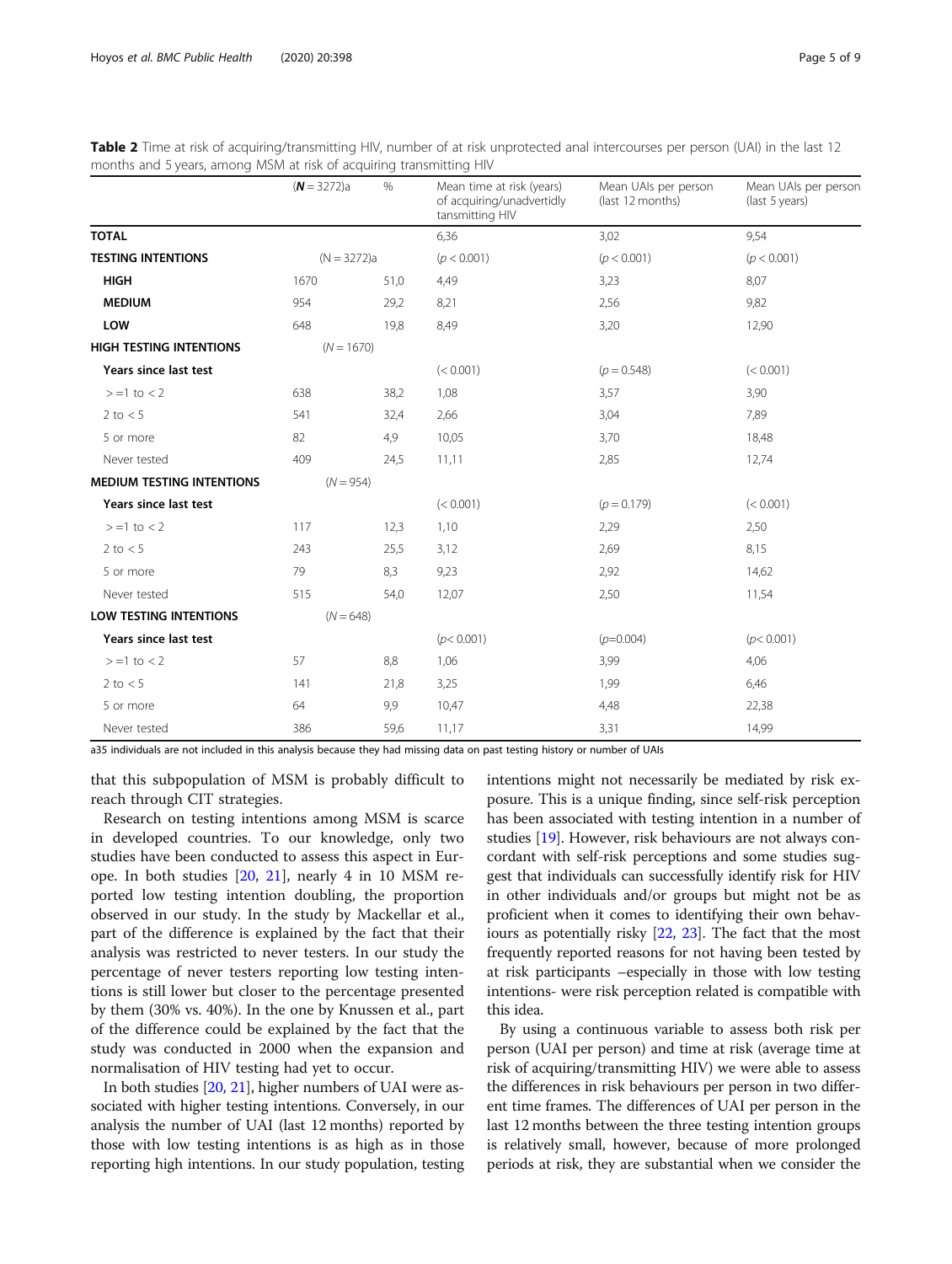<span id="page-5-0"></span>

Table 3 Main reason for never having been tested before by testing intention, in MSM at risk of acquiring or transmitting HIV

|                                                                  | High intentions |       | Medium intentions |       | Low intentions Total |       |      |               |               |
|------------------------------------------------------------------|-----------------|-------|-------------------|-------|----------------------|-------|------|---------------|---------------|
|                                                                  | N               | $\%$  | N                 | $\%$  | N                    | $\%$  | N    | $\frac{0}{0}$ | $P^* = 0.006$ |
| Risk perception related reasons**                                | 141             | 34,3  | 212               | 40,3  | 192                  | 49,0  | 545  | 41.0          |               |
| Do not know where to go to get tested without been identified 91 |                 | 22,1  | 108               | 20,5  | 60                   | 15,3  | 259  | 19,5          |               |
| Fear of consequences of a positive result***                     | 48              | 11,7  | 59                | 11,2  | 27                   | 6.9   | 134  | 10,1          |               |
| Not wanting to go to a general practitioner                      | 39              | 9,5   | 52                | 9,9   | 31                   | 7,9   | 122  | 9,2           |               |
| Discomfort when answering intimate and personal questions        | 34              | 8,3   | 43                | 8,2   | 41                   | 10,5  | 118  | -8,9          |               |
| Not wanting to wait several days to obtain the results           | 17              | 4,1   | 11                | 2,1   |                      | 1,8   | 35   | 2,6           |               |
| Desire to test in a private center but lacking financial means   | 6               | 1,5   | 13                | 2,5   | 3                    | 8,    | 22   | 1,7           |               |
| <b>Others</b>                                                    | 35              | 8,5   | 28                | 5,3   | 31                   | 7.9   | 94   | 7,1           |               |
| <b>Total</b>                                                     | 411             | 100,0 | 526               | 100.0 | 392                  | 100.0 | 1329 | 100.0         |               |

\*p value: Chi-square test

\*\*"I felt healthy" and "I thought that with my behaviours I could not be infected"

\*\*\*It includes "fear of the consequences for my health"; "fear of losing my job or finding a new one"; "could have problems to obtain a work or residence permit"; "fear of rejection and discrimination"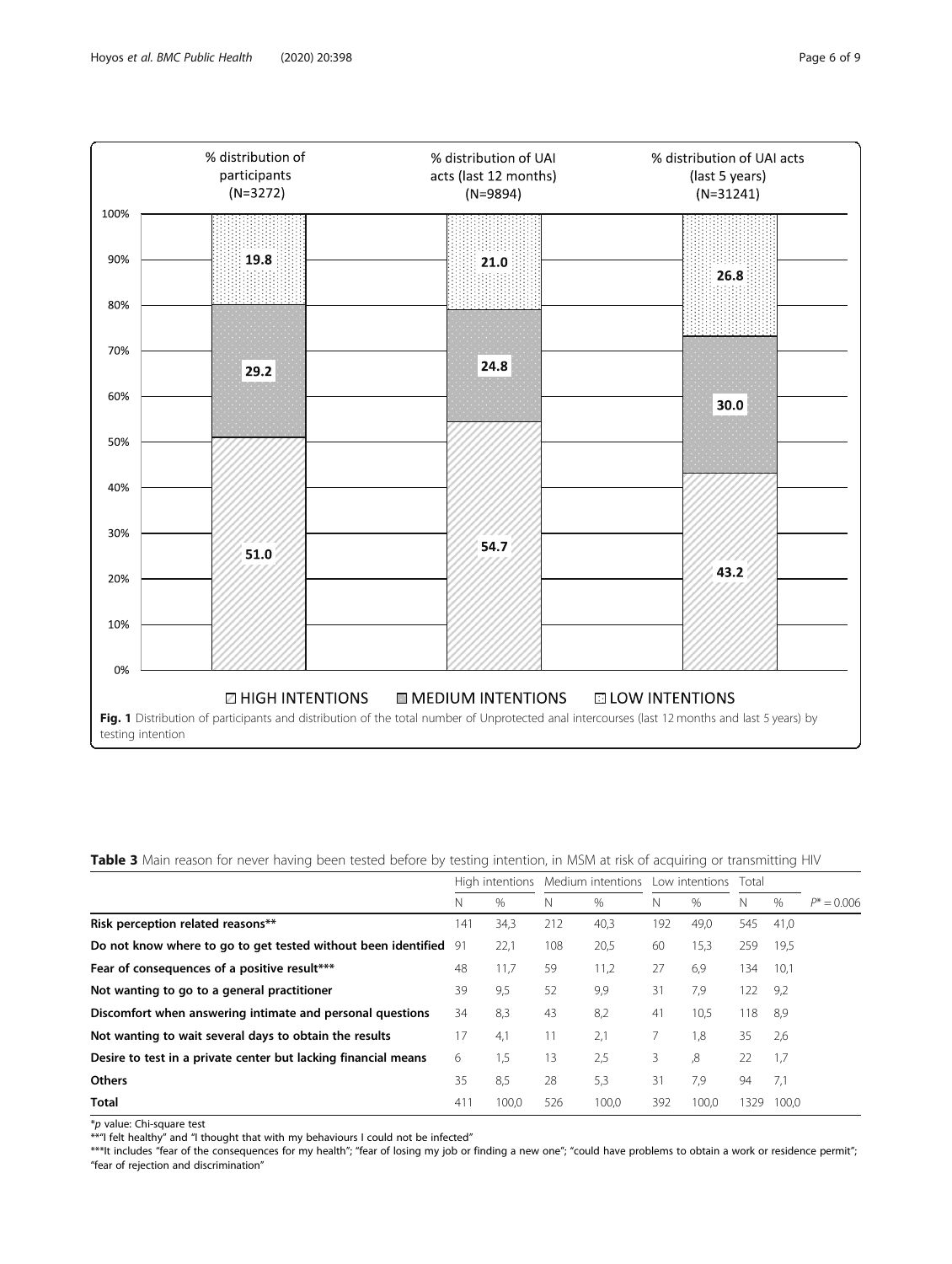<span id="page-6-0"></span>last 5 years. This approach provides relevant information to establish priority groups that could be contributing to the expansion of the epidemic. In this sense, even though the low intention group is the smallest in size (under 20%), they represent approximately 30% of the UA acts occurred in the last 5 years.

In our study, MSM with low testing intentions were less related to the gay scene than the rest of the participants, making them difficult to target by gay-oriented testing promotion campaigns. We raise the question of whether CIT strategies are the best way of testing this undertested- high-risk sub-group. In Spain, testing can be found free of cost in the health system and there is a network of sexual health clinics where people can test anonymously [\[24](#page-7-0)]. Testing is also conducted in community based organisations and in several in-pharmacy testing programs [[25](#page-7-0)]. All these services rely on the initiative of the individual to actively seek an HIV test. For those with low testing intention, CIT strategies could be better suited. There are a number of initiatives of this nature such as routine testing in health areas of high or very high prevalence [\[26\]](#page-7-0) or Indicator condition testing [\[27,](#page-7-0) [28\]](#page-7-0) that should be taken into consideration to reach this population.

The results of the present study must be interpreted taking into account a number of limitations. We were unable to assess whether if the same person had participated more than once. However, the overall objective of the survey was clearly explained in the access screen and, given that no retribution was given in exchange for participation, it is highly unlikely that someone repeated the survey. Similarly, we cannot dismiss the possibility of bots responding to the survey. To maintain anonymity and confidentiality we did not collect IP addresses which would be the best way of detecting them. Again, this possibility is highly unlikely given that there was no retribution offered for responding.

The estimates "UAI per person in the last 5 years" and "UAI acts in the last 5 years" were calculated assuming that the number of UAIs were stable in time. We cannot rule out the possibility that the number of UAI can vary substantially from year to year but the only study we found that presents longitudinal data on the evolution of the indicator "number of UAI in the last 12 months", supports our assumption since they found no statistically significant variation in the number of UAI in MSM at risk of acquiring HIV [[29](#page-7-0)]. We were not able to ascertain if individuals were putting into practice risk reduction strategies such as serosorting and/or strategic positioning. Thus, those having more UAI might be doing so because they are only having anal intercourse with partners of presumably equal (negative) serostatus. However, the efficacy of serosorting and strategic positioning are limited [\[30](#page-7-0)–[32](#page-8-0)]. The sample was recruited almost entirely from MSM accessing sexual networking websites. Online dating

websites are a frequent way of socialising and meeting new sex partners among MSM but the generalisation of these results to the overall MSM population needs to be made with caution. In this sense, MSM identifying as gay and reporting more sexual risk behaviours could be overrepresented as has been previously reported [\[33\]](#page-8-0). Further studies using other recruitment methods are needed in order to gain knowledge about the validity of these results in MSM subpopulations who are not using gay dating websites/apps. Finally, we were not able to classify a large group of MSM by their risk of acquisition/transmission of HIV. Testing intention profile was similar to that of those who were at risk of AUT HIV but whether if their sexual behaviours actually placed them at risk merits further studies. The main characteristics of non-classifiable individuals vs. not at risk and at risk of AUT individuals are shown in Additional file 2.

#### Conclusion

There is a substantial fraction of high risk MSM that could be contributing disproportionately to the expansion of the epidemic. In spite of reporting a high number of UAI and being very far from meeting testing recommendations, they reported low intentions of actively seeking testing.

#### Supplementary information

Supplementary information accompanies this paper at [https://doi.org/10.](https://doi.org/10.1186/s12889-020-8440-3) [1186/s12889-020-8440-3.](https://doi.org/10.1186/s12889-020-8440-3)

Additional file 1. Survey questions used for the study in English. Additional file 2. Main characteristics of respondents by risk of acquiring transmitting HIV.

#### Abbreviations

AUT: Acquired/unknowingly transmitted; CIT: Client-initiated HIV testing; ECDC: European Centre for Disease Prevention and Control; MSM: Men who have sex with men; UAI: Unprotected anal intercourse

#### Acknowledgements

Not applicable.

#### Authors' contributions

JH and MJB were responsible of the conception and design of the study. KK, TM, JP, LS, JMG were in charge of the analysis and interpretation and the data collection process. All authors were involved in the drafting of the manuscript and critically reviewed it for important intellectual content. All authors gave their approval on the final version to be published and agreed to be accountable for all aspects of the work.

#### Authors' information <sup>1</sup>

Consortium for Biomedical Research in Epidemiology & Public Health (CIBERESP), Madrid, Spain. <sup>2</sup>Department of Public Health and Maternal and Child Health, Madrid Complutense University, Madrid, Spain <sup>3</sup>Carlos III Health Institute, National Center of Epidemiology, Madrid, Spain. <sup>4</sup>Primary Health Care Management of East Valladolid, Valladolid, Spain. <sup>5</sup>Carlos III Health Institute, National School of Health, Department of Health Programs, Madrid, Spain. <sup>6</sup>Carlos III Health Institute, National School of Health, Department of Biostatistics and Epidemiology, Madrid, Spain

#### Funding

This study was funded by Acción Estratégica Intramural (PI17CIII/00037).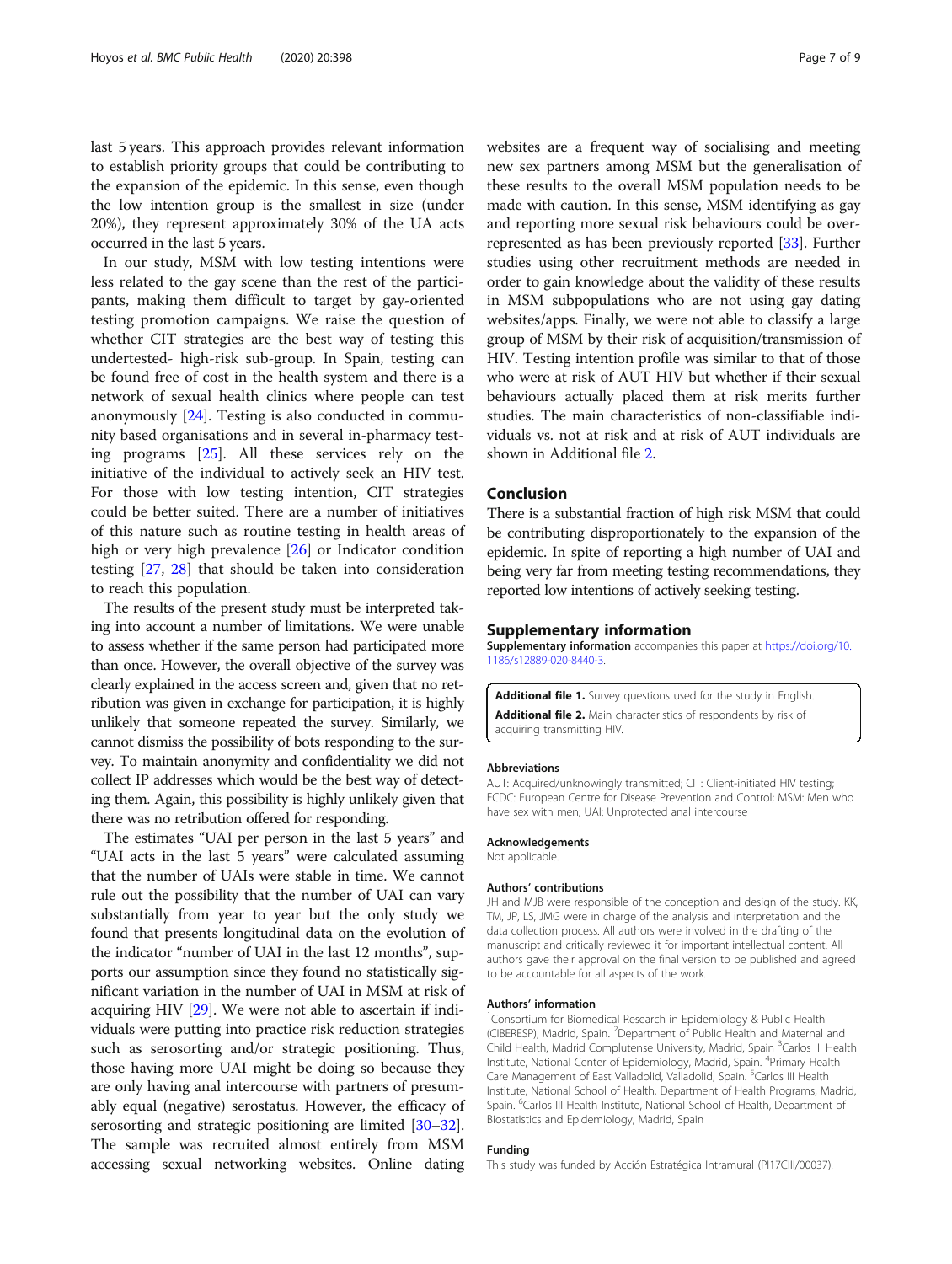<span id="page-7-0"></span>The writing of the paper was partially supported by "Ayuda Juan de la Cierva-Incorporación" (Grant number IJCI-2015-23261). The funding source was not involved in the study design; in the collection, analysis and interpretation data; in the writing of the report, or in the decision to submit the paper for publication.

#### Availability of data and materials

The datasets used and/or analysed during the current study are available from the corresponding author on reasonable request.

#### Ethics approval and consent to participate

The study was approved by the Carlos III health institute ethical committee (CEI PI 70\_2015). Candidates were asked to click on an "I agree to participate button" before having access to the questionnaire.

#### Consent for publication

Not applicable.

#### Competing interests

The authors declare that they have no competing interests.

#### Author details

<sup>1</sup> Consortium for Biomedical Research in Epidemiology & Public Health (CIBERESP), Madrid, Spain. <sup>2</sup>Department of Public Health and Maternal and Child Health, Madrid Complutense University, Madrid, Spain. <sup>3</sup>Carlos III Health Institute, National Center of epidemiology, Madrid, Spain. <sup>4</sup>Primary Health Care Management of East Valladolid, Valladolid, Spain. <sup>5</sup>Department of Health Programs, Carlos III Health Institute, National School of Health, Madrid, Spain. 6 Department of Biostatistics and Epidemiology, Carlos III Health Institute, National School of Health, Madrid, Spain.

#### Received: 28 November 2018 Accepted: 2 March 2020 Published online: 27 March 2020

#### References

- 1. Centro Nacional de Epidemiología: Vigilancia Epidemiológica del VIH/SIDA en España. Sistema de información sobre Nuevos Diagnósticos de VIH y Registro Nacional de SIDA. Actualización 30 junio de 2016. http://www msssi gob es/ciudadanos/enfLesiones/enfTransmisibles/sida/vigilancia/ InformeVIHSida\_Junio2014 pdf. 2016. Accesed: 20 Dec 2018.
- 2. Supervie V, Ndawinz JD, Lodi S, Costagliola D. The undiagnosed HIV epidemic in France and its implications for HIV screening strategies. AIDS. 2014;28(12):1797–804.
- Kirwan PD, Chau C, Brown AE, Gill ON. V.C. D: HIV in the UK 2016 report. London; 2016. [https://assets.publishing.service.gov.uk/government/uploads/](https://assets.publishing.service.gov.uk/government/uploads/system/uploads/attachment_data/file/602942/HIV_in_the_UK_report.pdf) [system/uploads/attachment\\_data/file/602942/HIV\\_in\\_the\\_UK\\_report.pdf](https://assets.publishing.service.gov.uk/government/uploads/system/uploads/attachment_data/file/602942/HIV_in_the_UK_report.pdf) Accesed: 20 Dec 2018.
- 4. Kitahata MM, Gange SJ, Abraham AG, Merriman B, Saag MS, Justice AC, Hogg RS, Deeks SG, Eron JJ, Brooks JT, et al. Effect of early versus deferred antiretroviral therapy for HIV on survival. N Engl J Med. 2009;360(18):1815–26.
- Rodger AJ, Lodwick R, Schechter M, Deeks S, Amin J, Gilson R, Paredes R, Bakowska E, Engsig FN, Phillips A. Mortality in well controlled HIV in the continuous antiretroviral therapy arms of the SMART and ESPRIT trials compared with the general population. AIDS. 2013;27(6):973–9.
- 6. Cohen MS, Chen YQ, McCauley M, Gamble T, Hosseinipour MC, Kumarasamy N, Hakim JG, Kumwenda J, Grinsztejn B, Pilotto JH, et al. Prevention of HIV-1 infection with early antiretroviral therapy. N Engl J Med. 2011;365(6):493–505.
- 7. Marks G, Crepaz N, Senterfitt JW, Janssen RS. Meta-analysis of high-risk sexual behavior in persons aware and unaware they are infected with HIV in the United States: implications for HIV prevention programs. J Acquir Immune Defic Syndr. 2005;39(4):446–53.
- 8. WHO. Consolidated guidelines on HIV prevention, diagnosis, treatment and care for key populations. Geneva; 2014. [https://www.who.int/hiv/pub/](https://www.who.int/hiv/pub/guidelines/keypopulations/en/) [guidelines/keypopulations/en/](https://www.who.int/hiv/pub/guidelines/keypopulations/en/) Accesed: 22 Jul 2019.
- ECDC. HIV and STI prevention among men who have sex with men. Stockholm; 2015. [https://ecdc.europa.eu/sites/portal/files/media/en/](https://ecdc.europa.eu/sites/portal/files/media/en/publications/Publications/hiv-sti-prevention-among-men-who-have-sex-with-men-guidance.pdf) [publications/Publications/hiv-sti-prevention-among-men-who-have-sex](https://ecdc.europa.eu/sites/portal/files/media/en/publications/Publications/hiv-sti-prevention-among-men-who-have-sex-with-men-guidance.pdf)[with-men-guidance.pdf](https://ecdc.europa.eu/sites/portal/files/media/en/publications/Publications/hiv-sti-prevention-among-men-who-have-sex-with-men-guidance.pdf) .Accesed: 20 Dec 2018.
- 10. Berg RC. Predictors of never testing for HIV among a national online sample of men who have sex with men in Norway. Scand J Public Health. 2013; 41(4):398–404.
- 11. Carvalho C, Fuertes R, Lucas R, Martins A, Campos MJ, Mendao L, Schmidt AJ, Barros H. HIV testing among Portuguese men who have sex with men- results from the European MSM internet survey (EMIS). HIV Med. 2013; 14(Suppl 3):15–8.
- 12. den DC DM, Schmidt AJ, de CE O. Determinants of never having tested for HIV among MSM in the Netherlands. BMJ Open. 2016;6(1):e009480.
- 13. Fernandez-Davila P, Folch C, Ferrer L, Soriano R, Diez M, Casabona J. Who are the men who have sex with men in Spain that have never been tested for HIV? HIV Med. 2013;14(Suppl 3):44–8.
- 14. Prati G, Breveglieri M, Lelleri R, Furegato M, Gios L, Pietrantoni L. Psychosocial correlates of HIV testing among men who have sex with men in Italy: a cross-sectional study. Int J STD AIDS. 2013;25(7):496–503.
- 15. Witzel TC, Melendez-Torres GJ, Hickson F, Weatherburn P. HIV testing history and preferences for future tests among gay men, bisexual men and other MSM in England: results from a cross-sectional study. BMJ Open. 2016;6(9): e011372.
- 16. Azjen I. From intentions to actoin: A theory of planned behavior. In: Actioncontrol: From cognition to behavior. Heidelberg: Springer; 1975. p. 11–39.
- 17. Mirkuzie AH, Sisay MM, Moland KM, Astrom AN. Applying the theory of planned behaviour to explain HIV testing in antenatal settings in Addis Ababa - a cohort study. BMC Health Serv Res. 2011;11:196.
- 18. WHO/UNAIDS. Guidance on provider-initiated HIV testing and counselling in health facilities. Geneva; 2007. [https://motherchildnutrition.org/nutrition](https://motherchildnutrition.org/nutrition-hiv-aids/pdf/mcn-guidance-on-provider-initiated-hiv-testing.pdf)[hiv-aids/pdf/mcn-guidance-on-provider-initiated-hiv-testing.pdf](https://motherchildnutrition.org/nutrition-hiv-aids/pdf/mcn-guidance-on-provider-initiated-hiv-testing.pdf). Accesed: 20 Dec 2018.
- 19. Evangeli M, Ferris K, Kenney NM, Baker LLE, Jones B, Wroe AL. A systematic review of psychological correlates of HIV testing intention. AIDS Care. 2018; 30(1):18–26.
- 20. Knussen C, Flowers P, Church S. The intentions of gay men in taking an HIV test. Cult Health Sex. 2004;6(1):45–59.
- 21. MacKellar DA, Hou SI, Whalen CC, Samuelsen K, Sanchez T, Smith A, Denson D, Lansky A, Sullivan P. Reasons for not HIV testing, testing intentions, and potential use of an over-the-counter rapid HIV test in an internet sample of men who have sex with men who have never tested for HIV. Sex Transm Dis. 2010;38(5):419–28.
- 22. Burns FM, Imrie JY, Nazroo J, Johnson AM, Fenton KA. Why the(y) wait? Key informant understandings of factors contributing to late presentation and poor utilization of HIV health and social care services by African migrants in Britain. AIDS Care. 2007;19(1):102–8.
- 23. Mikolajczak J, Hospers HJ, Kok G. Reasons for not taking an HIV-test among untested men who have sex with men: an internet study. AIDS Behav. 2006; 10(4):431–5.
- 24. Diaz A, del RJ RC, Alastrue I, Belda J, Bru FJ, Camara MM, Junquera ML, Sanz I, Viloria LJ, et al. Effects of region of birth, educational level and age on late presentation among men who have sex with men newly diagnosed with HIV in a network of STI/HIV counselling and testing clinics in Spain. Euro Surveill. 2015;20(14).
- 25. Fernandez-Balbuena S, Hoyos J, Belza MJ, Pujol F, Alvarez J, Zulaica D, Zamora C, Rifa B, Garcia-de-Olalla P, Esteso R, et al. HIV rapid testing programs in non-clinical settings have the potential to constitute a major diagnostic option for MSM in Spain. AIDS Behav. 2017;21(2):525–33.
- 26. National Institute for Health and Care Excellence. HIV testing: increasing uptake among people who may have undiagnosed HIV. London: NICE; 2016.
- 27. Raben D, Mocroft A, Rayment M, Mitsura VM, Hadziosmanovic V, Sthoeger ZM, Palfreeman A, Morris S, Kutsyna G, Vassilenko A, et al. Auditing HIV testing rates across Europe: results from the HIDES 2 study. PLoS One. 2015; 10(11):e0140845.
- 28. Sullivan AK, Raben D, Reekie J, Rayment M, Mocroft A, Esser S, Leon A, Begovac J, Brinkman K, Zangerle R, et al. Feasibility and effectiveness of indicator condition-guided testing for HIV: results from HIDES I (HIV indicator diseases across Europe study). PLoS One. 2013;8(1):e52845.
- 29. Aghaizu A, Wayal S, Nardone A, Parsons V, Copas A, Mercey D, Hart G, Gilson R, Johnson AM. Sexual behaviours, HIV testing, and the proportion of men at risk of transmitting and acquiring HIV in London, UK, 2000-13: a serial cross-sectional study. Lancet HIV. 2016;3(9):e431–40.
- 30. Dosekun O, Fox J. An overview of the relative risks of different sexual behaviours on HIV transmission. Curr Opin HIV AIDS. 2010;5(4):291–7.